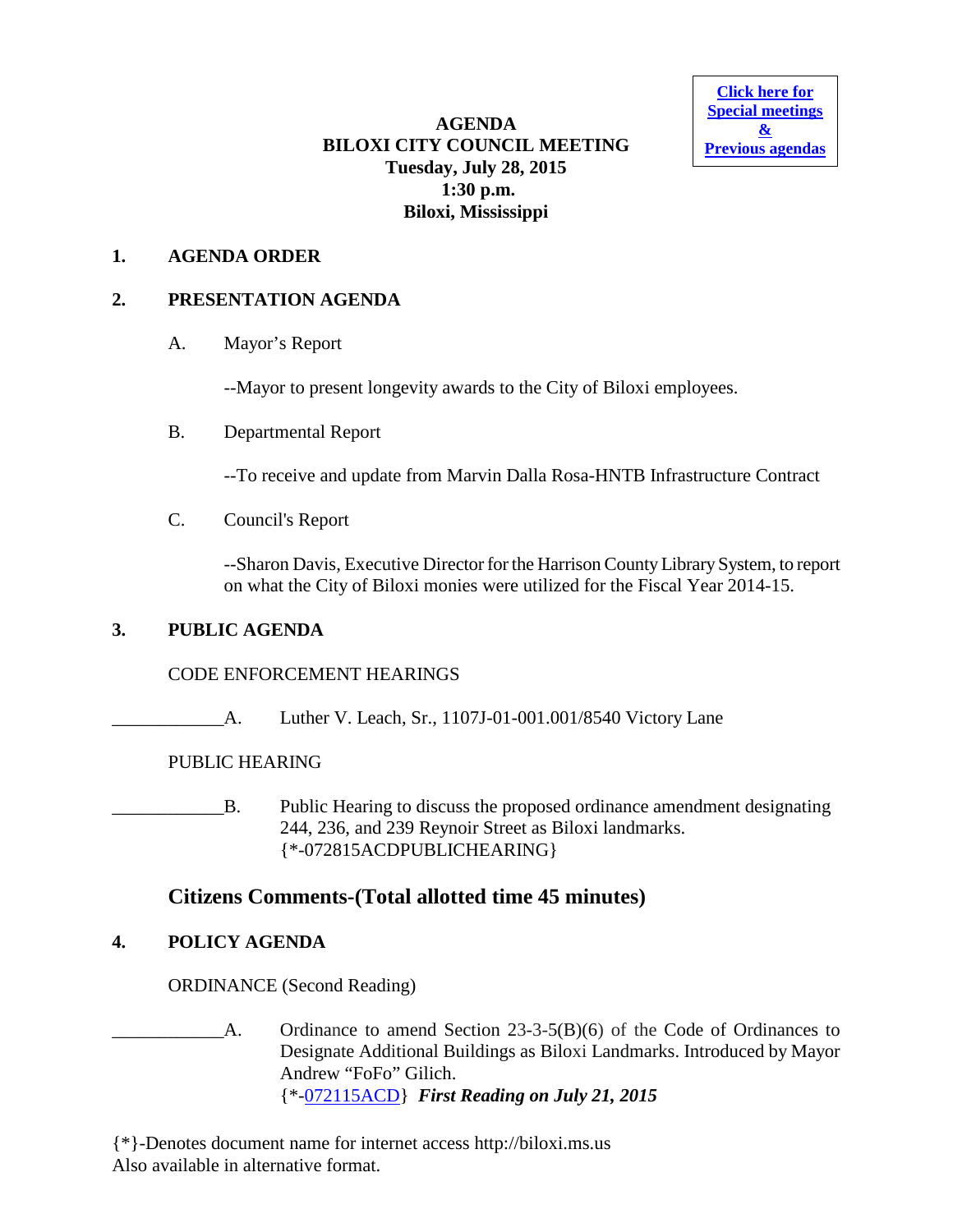### **4. POLICY AGENDA-Continued**

#### RESOLUTIONS

- B. Resolution confirming Mayor's appointment of William "Gig" Tisdale as Municipal Court Judge. Introduced by Mayor Andrew "FoFo" Gilich. {\*[-072815ALEG}](http://www.biloxi.ms.us/agendas/citycouncil/2015/072815/072815aleg.pdf)
- \_\_\_\_\_\_\_\_\_\_\_\_C. Resolution withdrawing participation in the Motor Vehicle for Hire Authority (formerly known as the Harrison County Motor Vehicle for Hire Commission) established by Interlocal Governmental Cooperation Agreement and terminating City of Biloxi's participation. Introduced by Council Vice-President Robert L. Deming III. {\*[-072815ACOU}](http://www.biloxi.ms.us/agendas/citycouncil/2015/072815/072815acou.pdf)

#### **5. CONSENT AGENDA**

A. Resolution authorizing execution of an FY2015 Mississippi Tidelands Trust Fund Grant Agreement and amendment to the budget for fiscal year ending September 30, 2015 to include \$85,000.00 for replacement of the Biloxi Small Craft Harbor boat launch. Introduced by Mayor Andrew "FoFo" Gilich.

{\*[-072815AED}](http://www.biloxi.ms.us/agendas/citycouncil/2015/072815/072815aed.pdf)

- B. Resolution authorizing the Biloxi Fire Department to accept grant monies from The Staffing for Adequate Fire And Emergency Response Grant Program in the amount of \$1,404,240.00. Introduced by Mayor Andrew "FoFo" Gilich. {\*[-072815AFD}](http://www.biloxi.ms.us/agendas/citycouncil/2015/072815/072815afd.pdf)
- \_\_\_\_\_\_\_\_\_\_\_\_C. Resolution authorizing the Mayor and/or Municipal Clerk of the City of Biloxi to establish just compensation and sign certification in the Restore Biloxi Infrastructure Project HWY 90 Improvements-KG645. Introduced by Mayor Andrew "FoFo" Gilich. {\*[-072815AFSP}](http://www.biloxi.ms.us/agendas/citycouncil/2015/072815/072815afsp.pdf)
	- D. Resolution to accept and execute the Certificate of Substantial Completion on the contract with L. J. Construction, Inc. for Project No. 978, Baseball Stadium – Caillavet Park. Introduced by Mayor Andrew "FoFo" Gilich. {\*[-072815ACP}](http://www.biloxi.ms.us/agendas/citycouncil/2015/072815/072815acp.pdf)
- E. Resolution to accept a Budget Amendment and Change Order No. 22 to the contract with W.G. Yates & Sons Construction, Inc. for Project No. 978, Caillavet Park Baseball Stadium – Package 3 – General Works. Introduced by Mayor Andrew "FoFo" Gilich. {\*[-072815BCP}](http://www.biloxi.ms.us/agendas/citycouncil/2015/072815/072815bcp.pdf)

{\*}-Denotes document name for internet access http://biloxi.ms.us Also available in alternative format.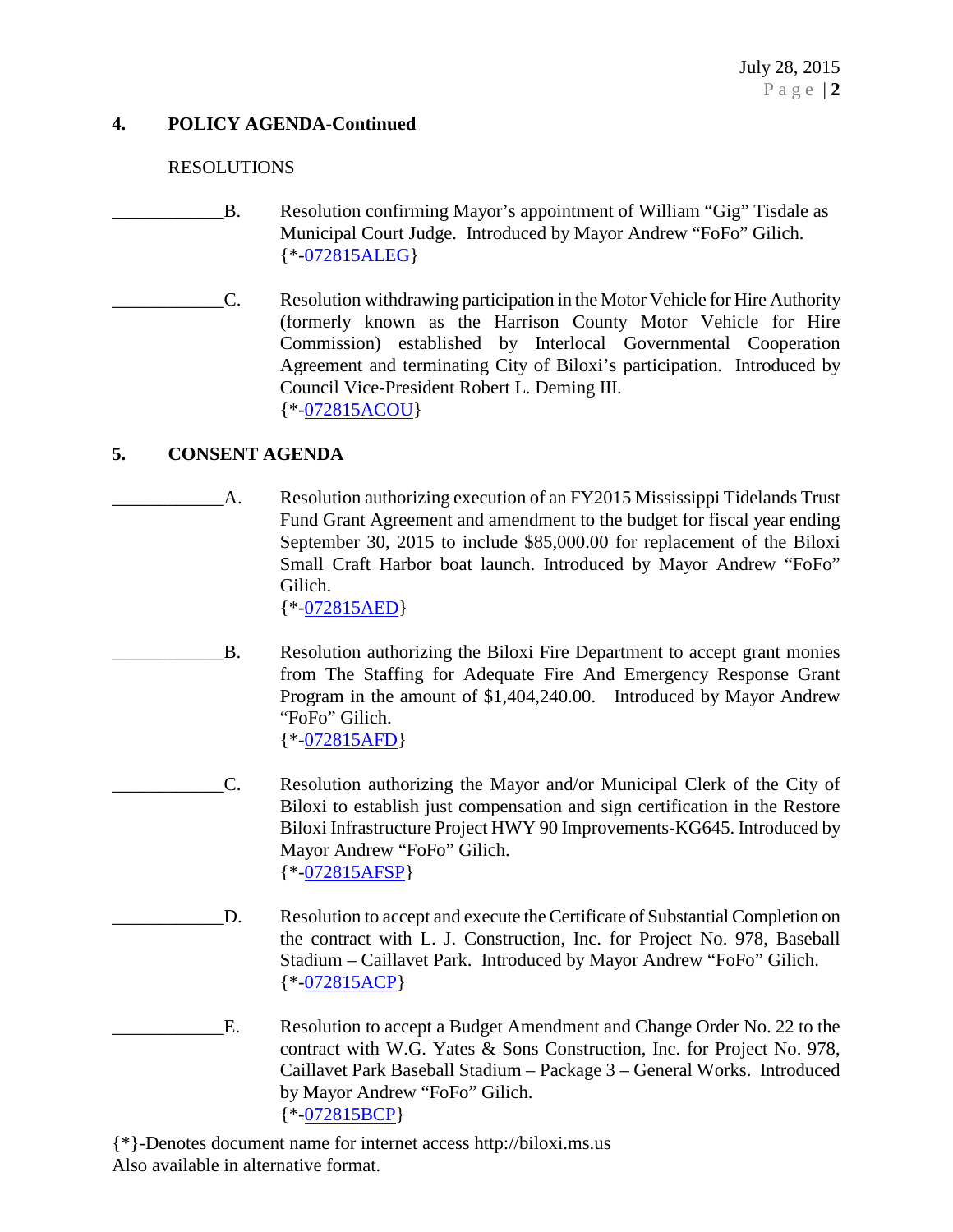#### **5. CONSENT AGENDA-Continued**

F. Resolution authorizing settlement of workers' compensation claim regarding employee Thomas Goldsworthy. Introduced by Mayor Andrew "FoFo" Gilich.

{\*[-072815APMP}](http://www.biloxi.ms.us/agendas/citycouncil/2015/072815/072815apmp.pdf)

- \_\_\_\_\_\_\_\_\_\_\_\_G. Resolution authorizing City of Biloxi to submit a proposal to acquire, own and operate the water and wastewater systems at Keesler Air Force Base, Biloxi, MS. Introduced by Mayor Andrew "FoFo" Gilich. {\*[-072815APW}](http://www.biloxi.ms.us/agendas/citycouncil/2015/072815/072815apw.pdf)
- \_\_\_\_\_\_\_\_\_\_\_\_H. Resolution amending the Municipal Budget for the Fiscal Year ending September 30, 2015 authorizing the use of drug forfeiture funds and providing expenditure appropriations in the Police Department in the amount \$67,622.00. Introduced by Mayor Andrew "FoFo" Gilich. {\*[-072815APOL}](http://www.biloxi.ms.us/agendas/citycouncil/2015/072815/072815apol.pdf)
- \_\_\_\_\_\_\_\_\_\_\_\_I. Resolution rescinding Resolution No. 367-15 adopted July 21, 2015, and cancelling the contract for legal services authorized therein. Introduced by Mayor Andrew "FoFo" Gilich. {\*[-072815BLEG}](http://www.biloxi.ms.us/agendas/citycouncil/2015/072815/072815bleg.pdf)
	- J. Resolution authorizing establishment of Capital Maintenance Restricted Fund for the baseball stadium and authorizing its initial funding with \$25,000. Introduced by Mayor Andrew "FoFo" Gilich. {\*[-072815CLEG}](http://www.biloxi.ms.us/agendas/citycouncil/2015/072815/072815cleg.pdf)
- \_\_\_\_\_\_\_\_\_\_\_\_K. Resolution to accept a Budget Amendment and Change Order No. 23 to the contract with W.G. Yates & Sons Construction, Inc. for Project No. 978 Caillavet Park Baseball Stadium – Package 3 – General Works. Introduced by Mayor Andrew "FoFo" Gilich. {\*[-072815CCP}](http://www.biloxi.ms.us/agendas/citycouncil/2015/072815/072815ccp.pdf)

**\_\_\_\_\_\_\_\_\_\_\_\_6. ROUTINE AGENDA** {\*[-072815RTN}](http://www.biloxi.ms.us/agendas/citycouncil/2015/072815/072815rtn.pdf)

SECTION 1: To adjudicate the following parcels a menace to the public health and safety of the community:

| $A_{\cdot}$ | <b>CITY PARCEL NO.:</b><br><b>OWNED BY:</b><br>DATE OF HEARING: | 1108J-01-001.032<br>Ernest E. Ladner<br>July 21, 2015            |
|-------------|-----------------------------------------------------------------|------------------------------------------------------------------|
| B.          | <b>CITY PARCEL NO.:</b><br><b>OWNED BY:</b><br>DATE OF HEARING: | 1410H-04-042.000<br>Betty L. Alexander - Estate<br>July 21, 2015 |
|             |                                                                 |                                                                  |

{\*}-Denotes document name for internet access http://biloxi.ms.us Also available in alternative format.